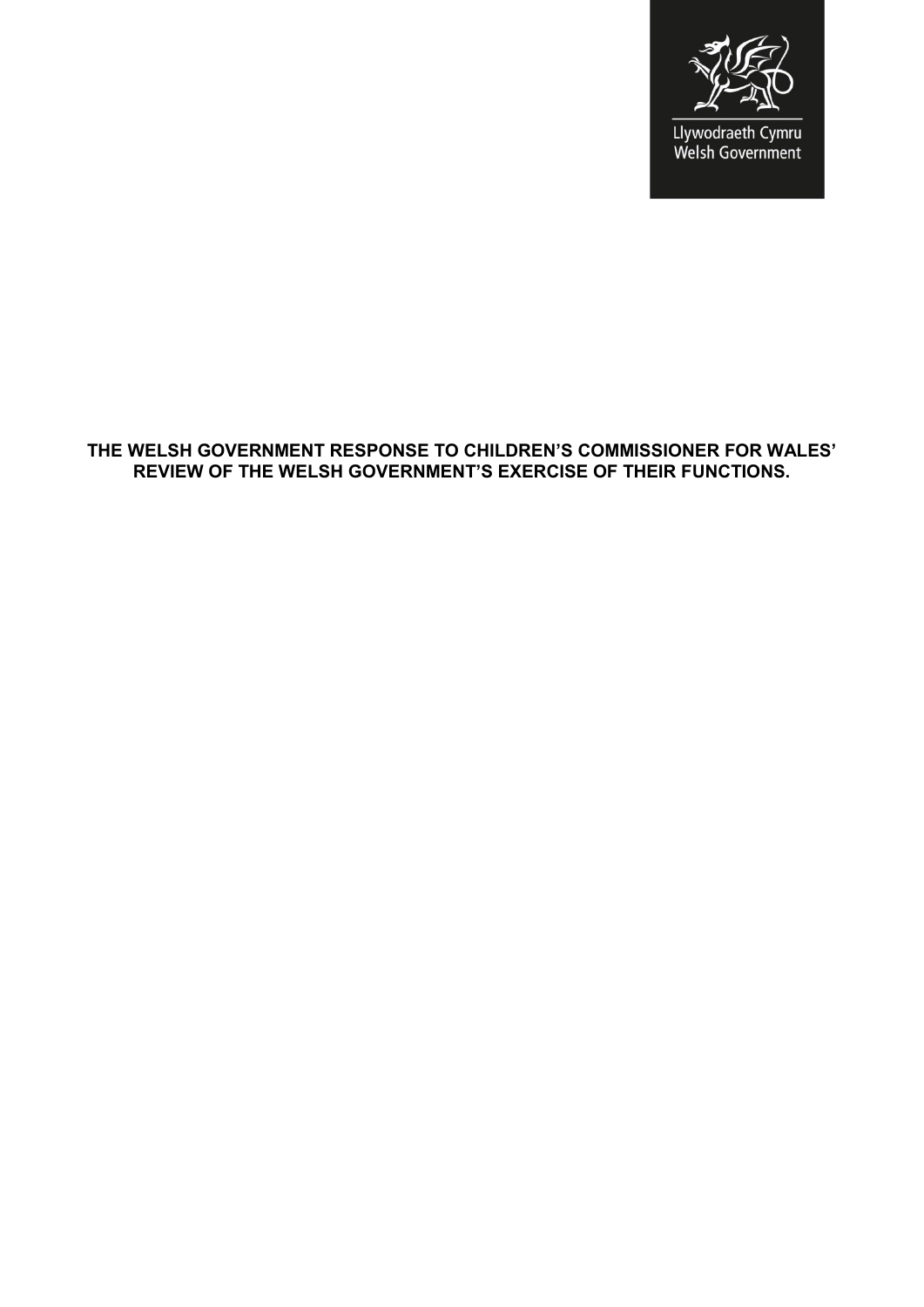# **THE WELSH GOVERNMENT RESPONSE TO CHILDREN'S COMMISSIONER FOR WALES' REVIEW OF THE WELSH GOVERNMENT'S EXERCISE OF THEIR FUNCTIONS.**

#### **Overview**

This document provides the Welsh Government's response to the Children's Commissioner for Wales' Review of the Welsh Governments exercise of their functions

## **Action required**

This document is for information only

#### **Further information**

Enquiries about this document should be directed to: Support for Learners Division Welsh Government Cathays Park Cardiff CF10 3NQ e-mail: WELLBEINGshare@gov.wales





## **Additional copies**

This document can be accessed from the Welsh Government's website at [https://gov.wales/childrens-commissioner-wales-review-welsh-governments](https://eur01.safelinks.protection.outlook.com/?url=https%3A%2F%2Fgov.wales%2Fchildrens-commissioner-wales-review-welsh-governments-exercise-their-functions-government-response&data=04%7C01%7CWendy.Thomas2%40gov.wales%7Cbf1649b3c8924e68298008d8ed1ff316%7Ca2cc36c592804ae78887d06dab89216b%7C0%7C0%7C637520068756591703%7CUnknown%7CTWFpbGZsb3d8eyJWIjoiMC4wLjAwMDAiLCJQIjoiV2luMzIiLCJBTiI6Ik1haWwiLCJXVCI6Mn0%3D%7C1000&sdata=7p7uLd70i527a%2BXyUFczy1E%2BMYyg8cKrNWremfHgNAo%3D&reserved=0)[exercise-their-functions-government-response](https://eur01.safelinks.protection.outlook.com/?url=https%3A%2F%2Fgov.wales%2Fchildrens-commissioner-wales-review-welsh-governments-exercise-their-functions-government-response&data=04%7C01%7CWendy.Thomas2%40gov.wales%7Cbf1649b3c8924e68298008d8ed1ff316%7Ca2cc36c592804ae78887d06dab89216b%7C0%7C0%7C637520068756591703%7CUnknown%7CTWFpbGZsb3d8eyJWIjoiMC4wLjAwMDAiLCJQIjoiV2luMzIiLCJBTiI6Ik1haWwiLCJXVCI6Mn0%3D%7C1000&sdata=7p7uLd70i527a%2BXyUFczy1E%2BMYyg8cKrNWremfHgNAo%3D&reserved=0)

Mae'r ddogfen yma hefyd ar gael yn Gymraeg. This document is also available in Welsh.



Digital ISBN 978-1-80082-974-9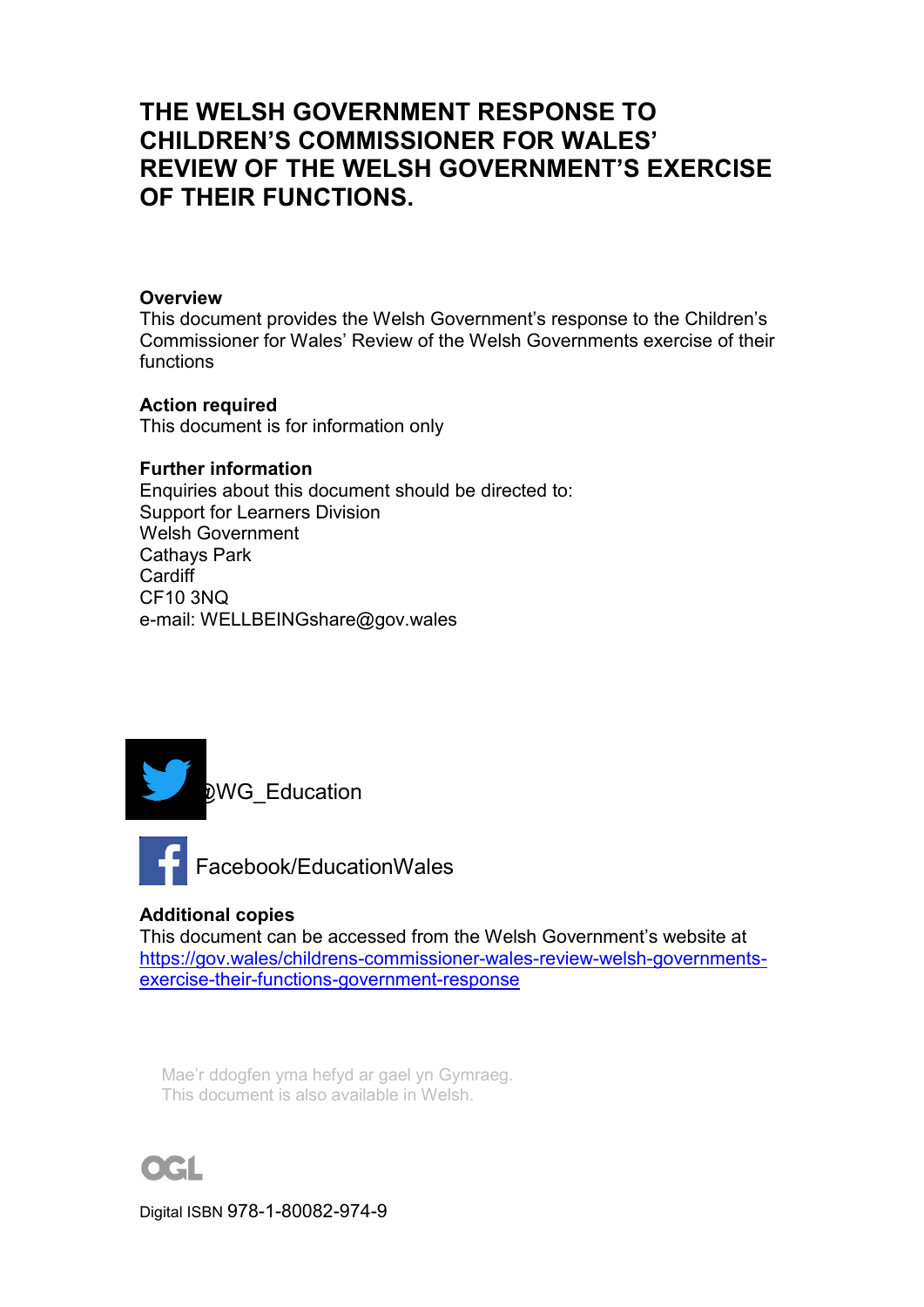© Crown copyright March 2016 WG WG42303.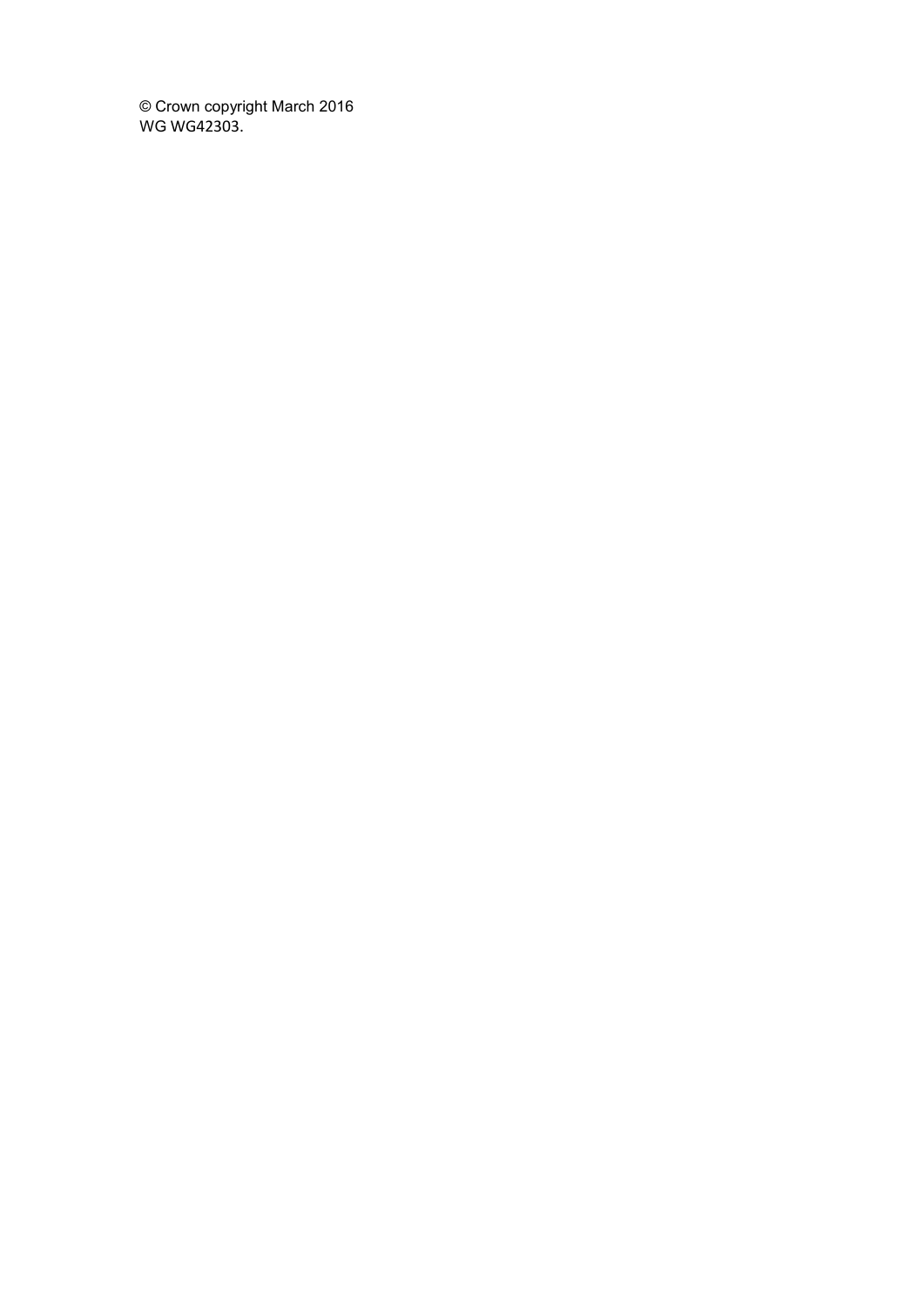## **Introduction**

On 25 February 2021, the Children's Commissioner for Wales published her report on her review of the Welsh Government's exercise of its functions in relation to two education policy matters, pursuant to Section 72B of the Care Standards Act 2000 - specifically elective home education, and the regulation of independent schools.

## **Recommendations**

The Welsh Government has accepted 5 recommendations, accepted in principle 3 recommendations and rejected 2 recommendations.

## **Policy Recommendations**

| The current Welsh Government must reflect on the findings of   | Accept |
|----------------------------------------------------------------|--------|
| this report and make a public, written response before the     |        |
| Senedd is dissolved in April 2021. This response must set out  |        |
| what steps are required to achieve the necessary legal changes |        |
| to protect children's rights in home education and independent |        |
| school settings. In light of the pandemic and pressures on     |        |
| Government legal resources, the Government should obtain       |        |
| external legal advice if necessary to achieve this             |        |
| recommendation.                                                |        |

## **Welsh Government Response**

This statement confirms the current Government's commitment to upholding children's rights regardless of where they are educated. However, the Government cannot commit to undertake work as future priorities will be a matter for the incoming government.

The Welsh Government aspiration would be to effect changes to legislation which strengthen safeguarding measures within independent school settings, including in relation to the registration of staff with the Education Workforce Council. However, it will be for the next Government to determine how that particular policy and legislation is progressed, and how legal resource can be secured to support the work involved.

| Legislative change is urgently needed in the sixth Senedd<br>Term, in respect of both home education and independent<br>schools. This should be seen as a priority for the incoming                                                | Accept in<br>principle |
|------------------------------------------------------------------------------------------------------------------------------------------------------------------------------------------------------------------------------------|------------------------|
| Government based upon this report.                                                                                                                                                                                                 |                        |
| • In respect of home education, there can be no further<br>missed opportunities. This Review concludes that the<br>time has come to introduce primary legislation in order<br>to avoid the pitfalls around identifying, seeing and |                        |
| speaking to children that the Government has                                                                                                                                                                                       |                        |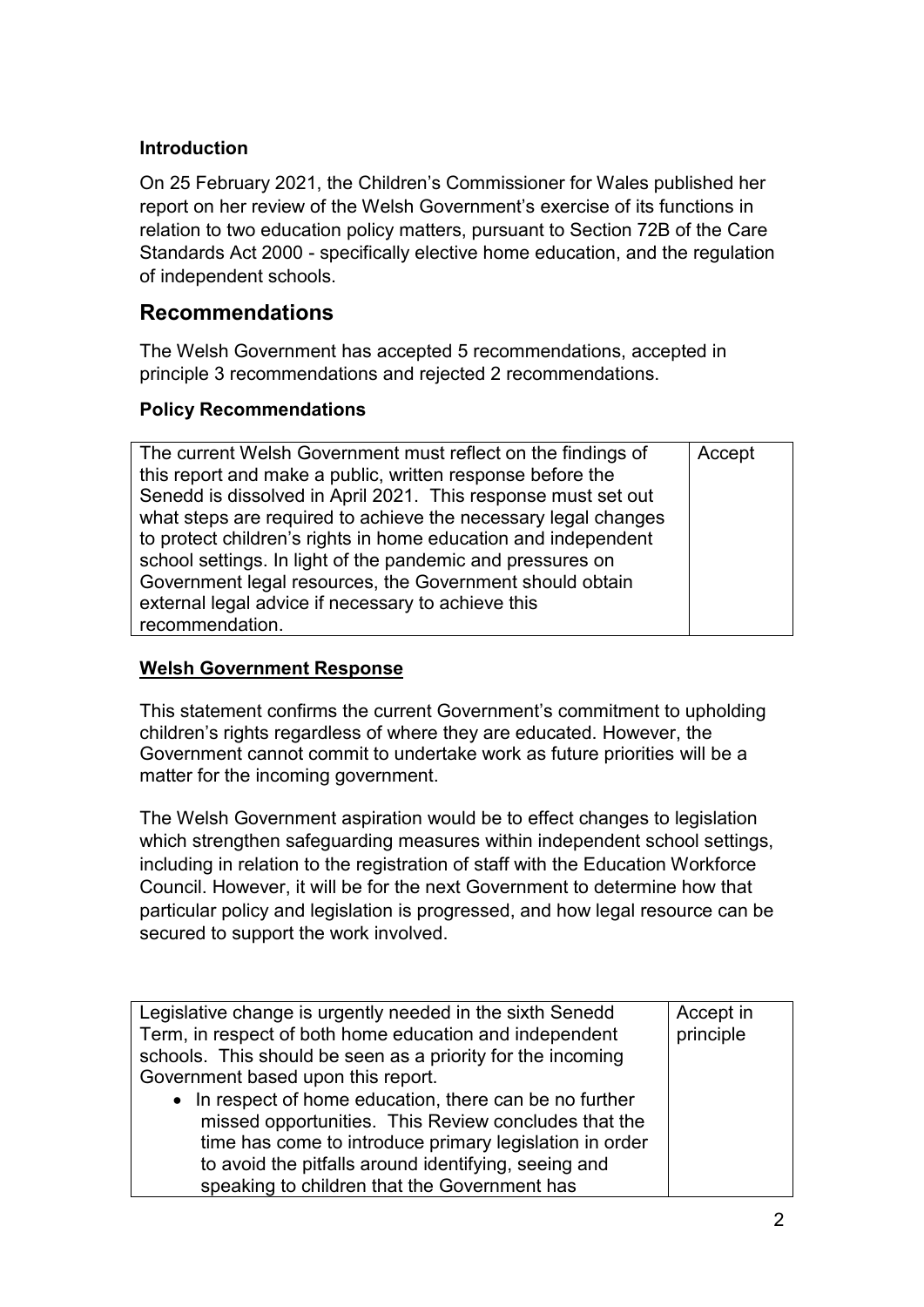| unsuccessfully grappled with throughout this Term. |  |
|----------------------------------------------------|--|
|                                                    |  |

### **Welsh Government Response**

The Welsh Government agrees that there is a need for reform in the policy and legislative framework for Home Education and believes that the work carried out to date provides a solid foundation for future work in this area. Whilst we are unable make a commitment for a future Government, it is our intention to implement the reforms that we set out for delivery before the onset of the pandemic.

| I would defer to legal advice as to whether primary or         | Accept |
|----------------------------------------------------------------|--------|
|                                                                |        |
| secondary legislation is required to make the necessary        |        |
| changes in respect of independent schools. However the         |        |
| Government's aim must be to substantially update the           |        |
| regulatory position in respect of independent schools, and to  |        |
| ensure that teachers are registered with the Education         |        |
| Workforce Council. The former can be done through              |        |
| secondary legislation but it remains unclear if primary        |        |
| legislation is needed for independent school staff to register |        |
| with the EWC. The Government must therefore clarify the        |        |
| legal position as a matter of priority so that work can be     |        |
| commenced as soon as possible to establish the required        |        |
| route so that these changes can be enacted early in the sixth  |        |
| Term.                                                          |        |
|                                                                |        |
|                                                                |        |

## **Welsh Government Response**

The Government acknowledges the need for fundamental reform to update the regulatory system for independent schools. The independent schools standards (Wales) regulations 2003 do not function in isolation, they form part of a wider framework of regulations, guidance and policies that work in tandem to safeguard learners in these settings. Whilst we cannot make a commitment for future Government, it is our intention to create a robust system, and in doing so we will:

- strengthening the regulations;
- update the Independent schools standards;
- update the wider policy framework to reflect these changes and the potential for consolidating and amending revised guidance to provide a more coherent legal framework and clarify responsibilities for independent schools

The Government also recognises the importance of updating the regulatory position in respect of independent schools to ensure that staff are registered with the Education Workforce Council. It will be for the next Government to determine how that policy and legislation is progressed. The scope of a requirement to register with the Education Workforce Council, and the impact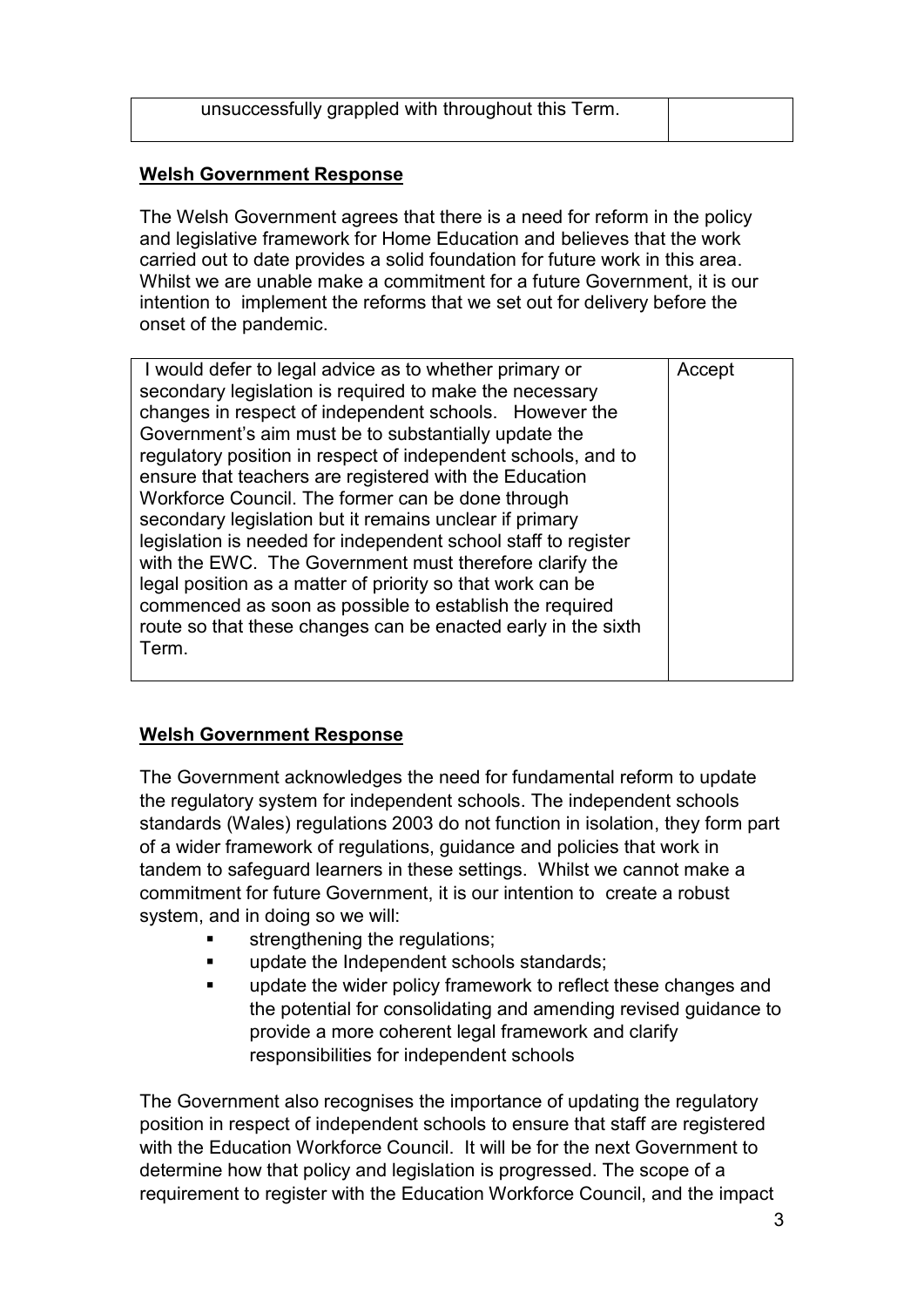on existing Regulations, will determine the legislative mechanism needed. Engagement with stakeholders will be needed on the scope of a new requirement to register with the Education Workforce Council.

| A substantive update of the Child Practice Reviews guidance is<br>required in line with the Government's own commissioned<br>Review to address the following issues:<br>$\triangleright$ Long term availability of completed CPR reports;<br>▶ Role of the National Independent Safeguarding Board<br>(NISB) including accountability structures for ensuring<br>accepted recommendations are implemented at a<br>regional and national level;<br>$\triangleright$ Role of Welsh Government in disseminating learning on<br>a national basis and acting upon CPR findings that<br>have wider application beyond the originating Board's | Accept |
|-----------------------------------------------------------------------------------------------------------------------------------------------------------------------------------------------------------------------------------------------------------------------------------------------------------------------------------------------------------------------------------------------------------------------------------------------------------------------------------------------------------------------------------------------------------------------------------------------------------------------------------------|--------|
| area.<br>Welsh Government must review and decide how best to<br>regulate and inspect independent schools. This affects small<br>numbers of children in Wales but nevertheless requires<br>specific, up to date guidance and support relevant to their<br>individual circumstances. Sufficient resource and expertise is<br>required to ensure that this sector is properly managed and<br>supported.                                                                                                                                                                                                                                    |        |

## **Welsh Government Response**

The inspection frameworks of Estyn and CIW will need to be amended in line with updates we make to the independent schools standards. As it is our intention to strengthen these standards this will mean the inspection frameworks of Estyn and CIW can be updated to reflect the changes in the standards and any new requirements and or new expectations in revised guidance. In order to make these changes in a timely manner, we will work closely with our inspectorates to make sure that the system is robust and fair.

There are already measures in place to support the dissemination of learning from Child Practice Reviews.

However, we agree that arrangements to share the learning from Child Practice Reviews and other reviews carried out in Wales should be further strengthened. This is one of the reasons why Welsh Government has put in place an ambitious programme of change, which seeks to directly address the issues raised in the review report, through the introduction of a Single Unified Safeguarding Review (SUSR) process for Wales. The development of the SUSR is being taken forward as a result of the acceptance of identical recommendations of two separate reports conducted in 2018 which focussed on the process and impact of Domestic Homicide Reviews in Wales.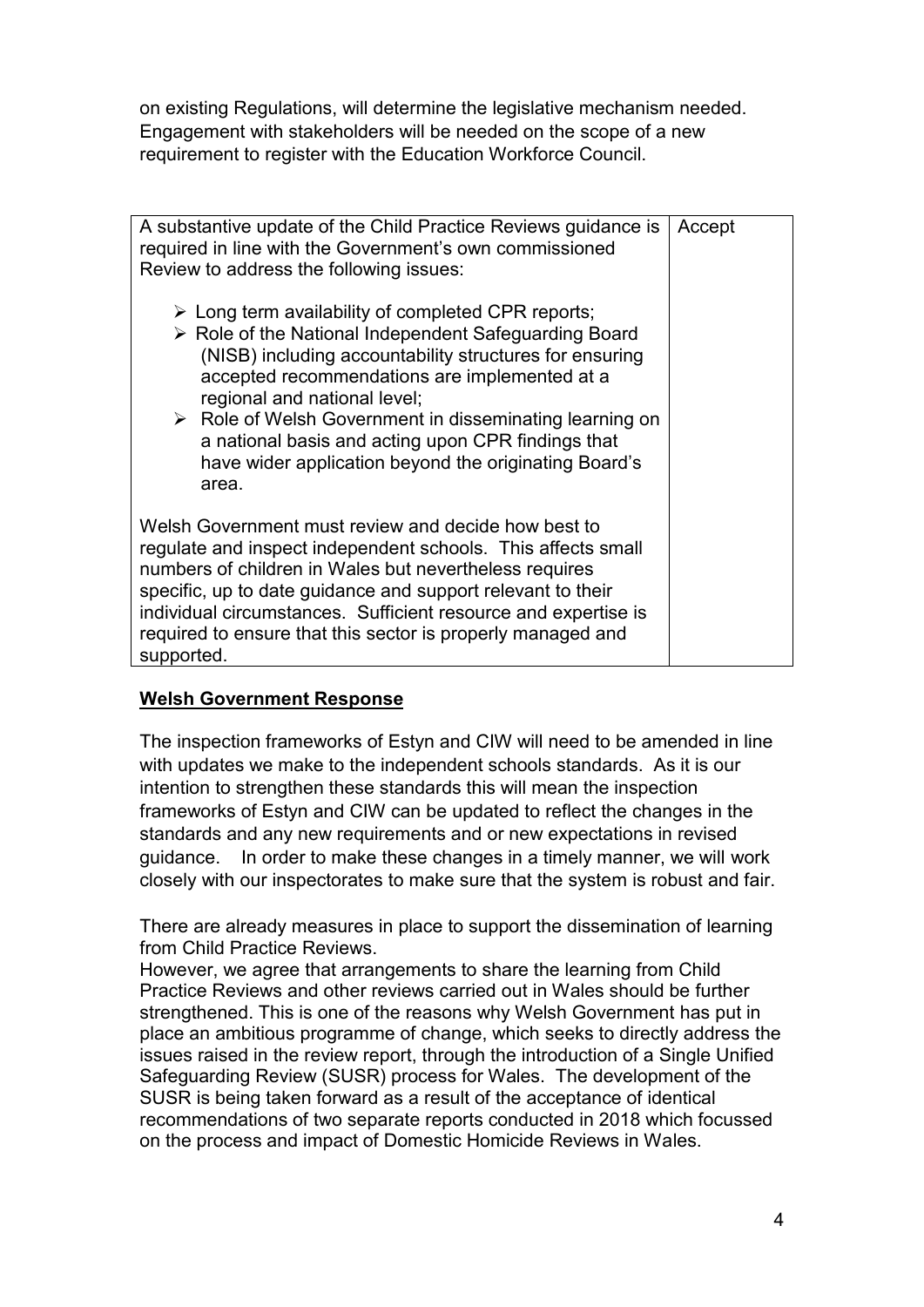This includes work to establish a Wales Safeguarding Repository (WSR) which will act as an archival platform for all public sector safeguarding reviews and will create a process around outcome focussed learning Welsh Government has committed funding to develop the WSR into the next phase which enables the WSR to move from prototype status into operational delivery later this year. A recommendation from the original review which resulted in the development of the SUSR was the creation of a Ministerial Board which provides a process to escalate exceptional issues, including potential changes to policy or issues that involve both devolved and nondevolved functions, at an inter-Ministerial level to influence, support and guide this unique process and outcomes. It also ensures Welsh Government and Westminster are sighted on thematic learning from all reviews conducted to ensure the safeguarding of communities.

We are establishing a Safeguarding Learning Panel, which will monitor and review progress on recommendations of SUSRs in Wales and assist in unblocking impediments to implementation of recommendations.

New guidance will be developed to provide advice on the operation of a Single Unified Safeguarding Review for Wales process, which will complement existing legislation, guidance and duties in the devolved and nondevolved space

It is expected that the work of this project will be complete in the Autumn although full implementation will not be completed until early 2022.

#### **Welsh Government working practices**

| It is clear that issues that crossed between the safeguarding<br>and education portfolios have repeatedly fallen between the | Accept |
|------------------------------------------------------------------------------------------------------------------------------|--------|
| two teams, with the ultimate outcome being a lack of any                                                                     |        |
| legislative change. I therefore recommend that the                                                                           |        |
| Government establish a Safeguarding in Education team with                                                                   |        |
| cross departmental input and responsibilities, that has                                                                      |        |
| sufficient resources to be able to discharge all of their functions                                                          |        |
| in a timely manner that keeps children safe and upholds all of                                                               |        |
| their rights.                                                                                                                |        |

#### **Welsh Government Response**

The Welsh Government already has in place a Supporting Achievement & Safeguarding in Education team. This team has responsibility for 'Keeping Leaners Safe' guidance arrangements. The Safeguarding and Advocacy team in the Social Services and Integration Directorate work closely with the Education team and with other officials across government on safeguarding policy and practice.

There are also cross government arrangements in place to respond to safeguarding matters in Independent Schools and on any safeguarding issue.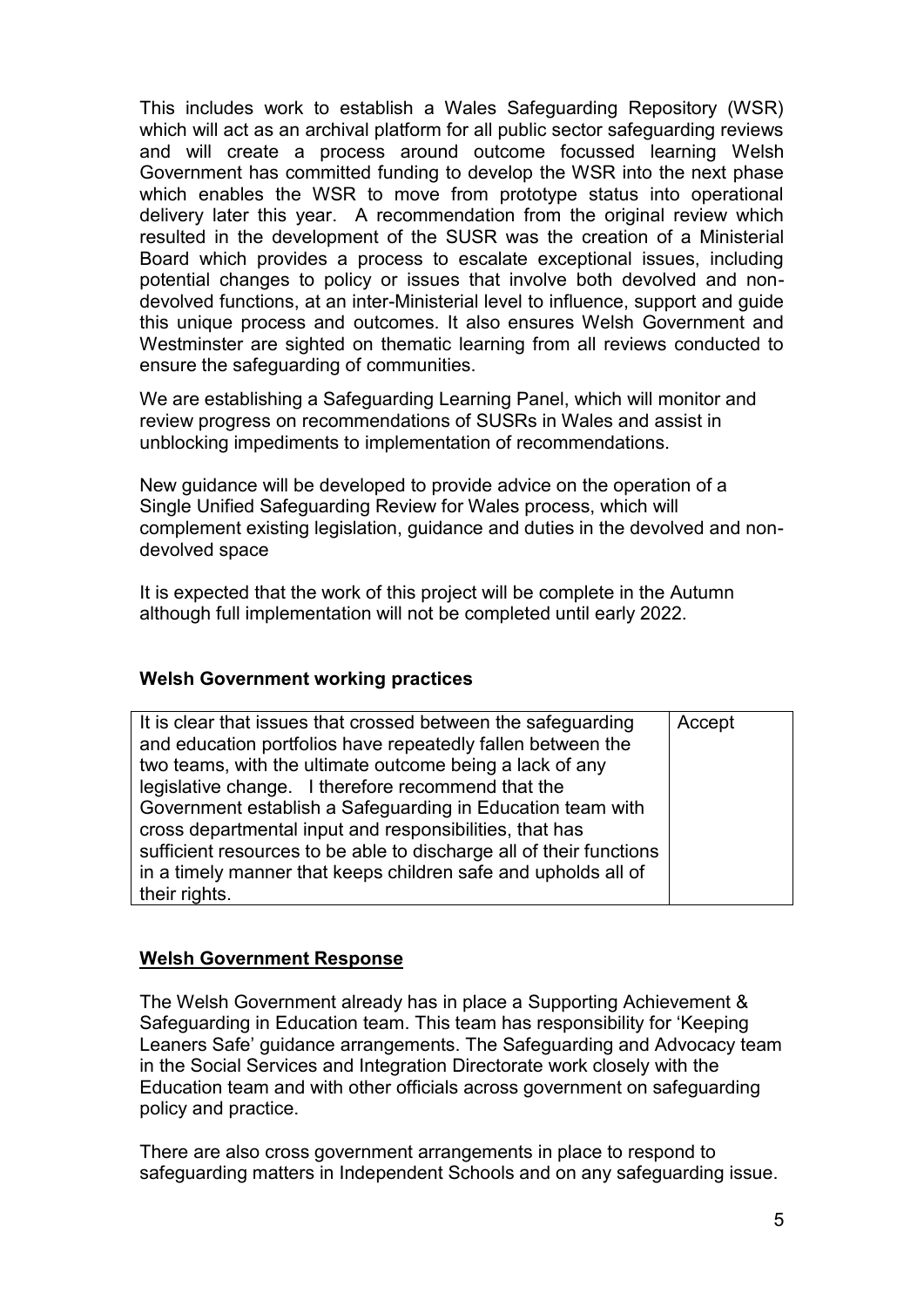This will often involve officials from across policy areas working with the relevant Inspectorate bodies and external safeguarding partners.

A Welsh Government cross-government Safeguarding Group meets on a bimonthly basis, with membership from across policy areas, to foster joint working and timely communication on safeguarding matters.

| Consultation summary reports should be published in a timely    | Accept |
|-----------------------------------------------------------------|--------|
| manner and there is a need for greater transparency in how      |        |
| the responses have been treated and weighted. Consideration     |        |
| should be given to setting a required maximum timescale for     |        |
| such summaries to be published. If there are unavoidable        |        |
| delays to meeting such a timescale, these should be set out in  |        |
| writing on the Government's consultation page, indicating the   |        |
| proposed revised timeline for the issues to be resolved, rather |        |
| than being left open ended.                                     |        |

#### **Welsh Government Response**

The Welsh Government acknowledges that the summary of responses to a consultation should be published as soon as is reasonably practical. Following a 12-week consultation it would be reasonable to publish a summary 6-12 weeks after the consultation closes.

| I have noted in evidence to Committees and Government<br>consultations throughout my term as Commissioner my<br>concerns at the lack of quality CRIA being undertaken to inform<br>and drive policy decisions. Instead CRIA are completed late in<br>the process, to reflect the decisions already made rather than<br>to ensure children's rights are taken forward to the maximum<br>extent. In some cases no CRIA is completed at all. My<br>concerns in this regard are well documented.                                                                                       |  |
|------------------------------------------------------------------------------------------------------------------------------------------------------------------------------------------------------------------------------------------------------------------------------------------------------------------------------------------------------------------------------------------------------------------------------------------------------------------------------------------------------------------------------------------------------------------------------------|--|
| I do not believe that the Government are currently complying<br>with their full legal duties under the 2011 Measure on the basis<br>of this Review. The proposed revisions to the Children's Rights<br>Scheme 2014 provide the perfect opportunity to improve and<br>refine the policy and procedures for CRIA and to shift culture<br>and practices accordingly. I will incorporate this into my<br>written response to the live consultation on the Scheme but<br>would advise the Government to be considering this further<br>before that consultation period comes to an end. |  |

#### **Welsh Government Response**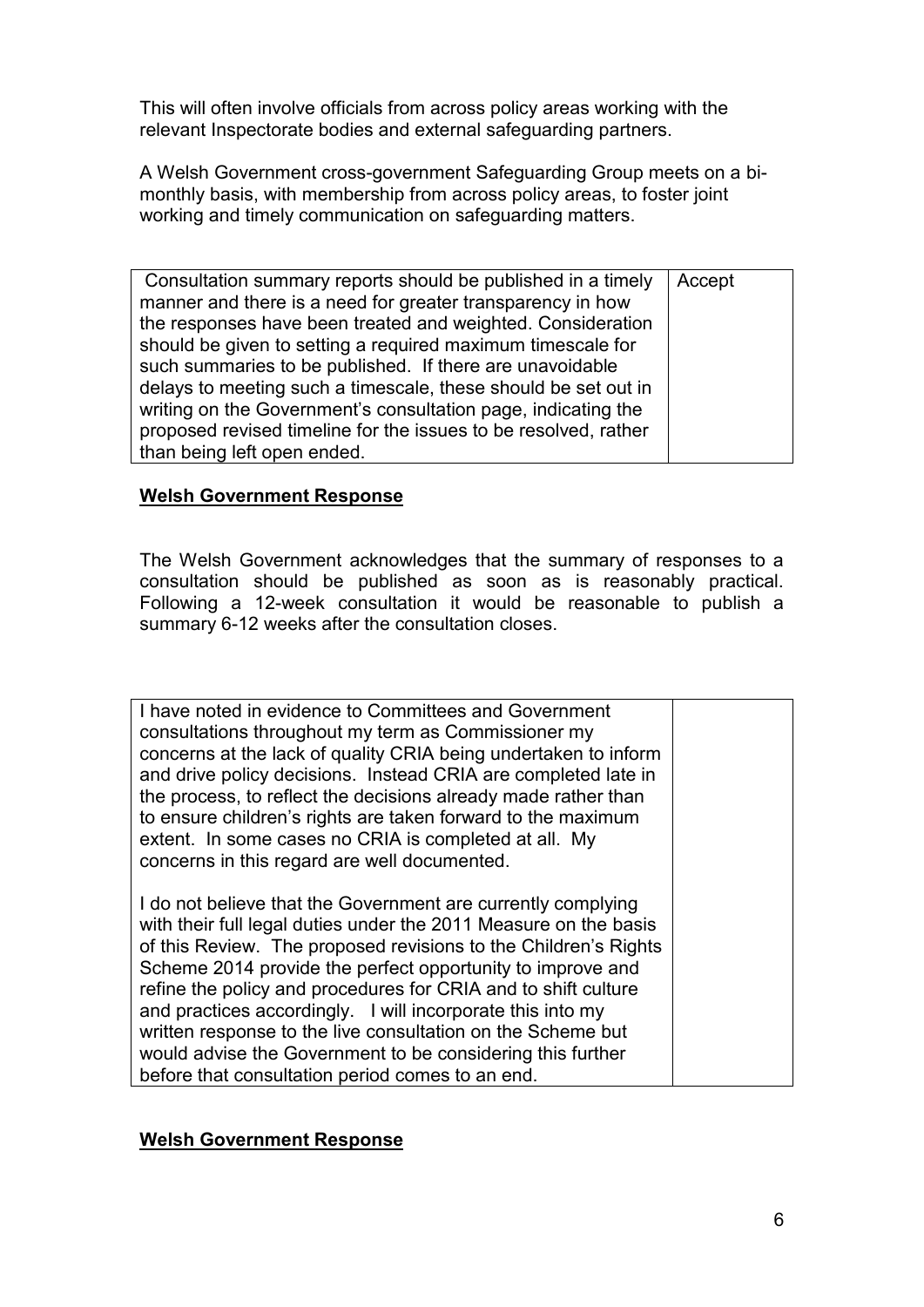Whilst not framed as a formal recommendation, we note the issues raised by the Children's Commissioner around Children's Rights Impact Assessments (CRIA). As a learning organisation, the Welsh Government has already taken steps over the last 12 months to improve the CRIA process and since summer 2020 (backdated to January 2020), all completed CRIAs are published on the Welsh Government's website. The draft Children's Rights Scheme 2021, which is currently out for public consultation, reflects the aim of continuous improvement. The draft scheme proposes the development of a manual to support all Welsh Government officials in supporting Ministers to fulfil the duty of due regard. This will enable Welsh Government to provide further clarity on the policy and procedures for CRIAs.

We look forward to receiving feedback from the Children's Commissioner for Wales on the proposed revisions to the Children's Rights Scheme.

During the Covid19 pandemic , the Welsh Government has been keen to ensure statutory obligations are met and an Integrated Impact Assessment (IIA), including a Children's Rights Impact Assessment (CRIA), was drafted for decisions taken early in the pandemic. Unlike normal IIA's, this set out the impact of decisions that have been taken, rather than proposed policy proposals, to provide a transparent account of the actions and mitigations that the Welsh Government had to take to support the emergency response to the pandemic.

#### **CCfW legislative remit and powers**

| 20 years on, the Welsh Government needs to review the<br>Children's Commissioner for Wales' legislation and update<br>this in line with the findings of this Review and the Senedd<br>CYPE Committee's 2020 Children's Rights in Wales report.<br>This includes looking at: |                        |
|-----------------------------------------------------------------------------------------------------------------------------------------------------------------------------------------------------------------------------------------------------------------------------|------------------------|
| a) The Commissioner's powers to obtain documents as<br>part of a statutory Review;                                                                                                                                                                                          | Accept in<br>principle |
| b) The Commissioner's powers in relation to private<br>settings in Wales including independent schools;                                                                                                                                                                     | Reject                 |
| c) The appointment and monitoring of the<br>Commissioner's role to ensure compliance with the                                                                                                                                                                               | Reject                 |
| Paris Principles for independent human rights<br>institutions.                                                                                                                                                                                                              |                        |

a) An initial analysis of the nature and extent of the Children's Commissioner's power to conduct a review as set out in section 72B of the Care Standards Act 2000 has been undertaken in light of the matters raised within the review report. This has included consideration of the current extent of the Commissioner's powers to secure documents when conducting a review under section 72B.